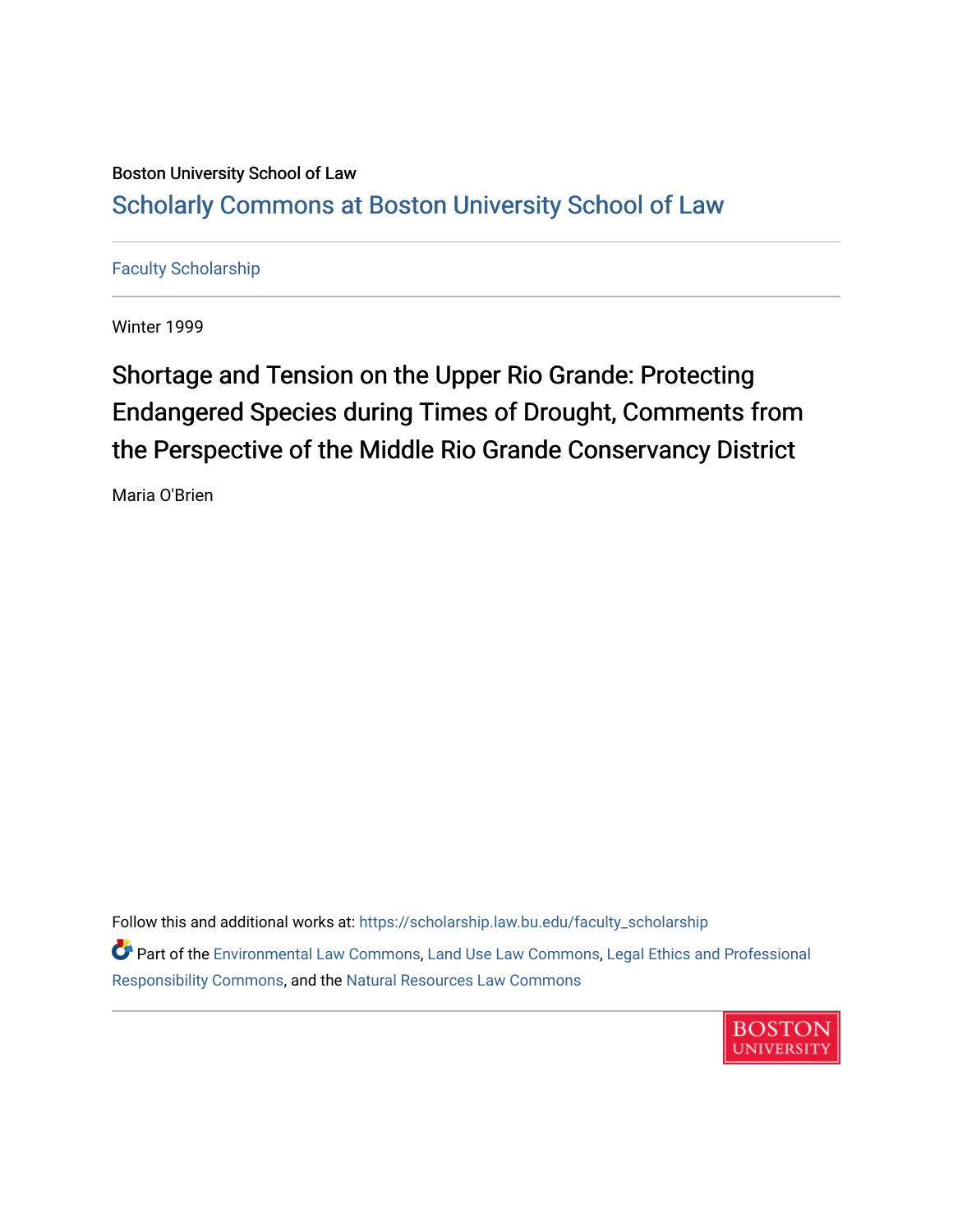#### **MARIA O'BRIEN**

## **Shortage and Tension on the Upper Rio Grande: Protecting Endangered Species during Times of Drought, Comments from the Perspective of the Middle Rio Grande Conservancy District**

Looking back at the drought of **1996** and at the efforts to protect endangered species in the midst of the drought, the most glaring fact remains that the water managers and users of the **Rio** Grande were in crisis management. In fact, despite some efforts, **if** the drought had manifested with equal or greater intensity in **1997,** we would have remained in crisis management. Hence, as we move forward and examine lessons learned, the most vital premise we must return to is the imperative for balance as we undertake the precarious task of allocating water to protect endangered species, serve traditional uses, and provide for an ever increasing urban populace. This balance must be struck amidst the growing conflict between urban and agricultural water users and water use **by** the plants and wildlife of the natural environment. This is a conflict not just between users and uses but also between values. The danger in seeking this elusive balance, a danger exacerbated **by** crisis management, is to swing too far in one direction. We must be wary of this tendency.

Balance, as defined in the context of endangered species in the Upper Rio Grande must mean a sharing of shortages among all users system wide-from Colorado to Texas-including the Río Grande Silvery Minnow. This approach certainly was not adequately or equitably adopted in **1996,** and to date a mechanism for such sharing has not been properly addressed. There are two practical impediments to achieving this essential balance, both of which were present in the summer of **1996.** First, there is no clearly defined process or adequate forum within which to allow the institutions and water managers to fashion this balance; and second, there persists a continued lack of sufficient knowledge about the river system.

With regard to the first impediment, under the current Endangered Species Act there exists no process or forum for the necessary system-wide dialogue and shortage sharing. Hence, other than the force of threatened prosecution against water users for "take" of an endangered species, there

**<sup>\*</sup>** Maria O'Brien is an attorney working in Albuquerque with the Law Offices of Modrall, Sperling, Roehl, Hars, **&** Sisk. **She** served as counsel to the Middle **Rfo** Grande Conservancy District during the drought of **1996.**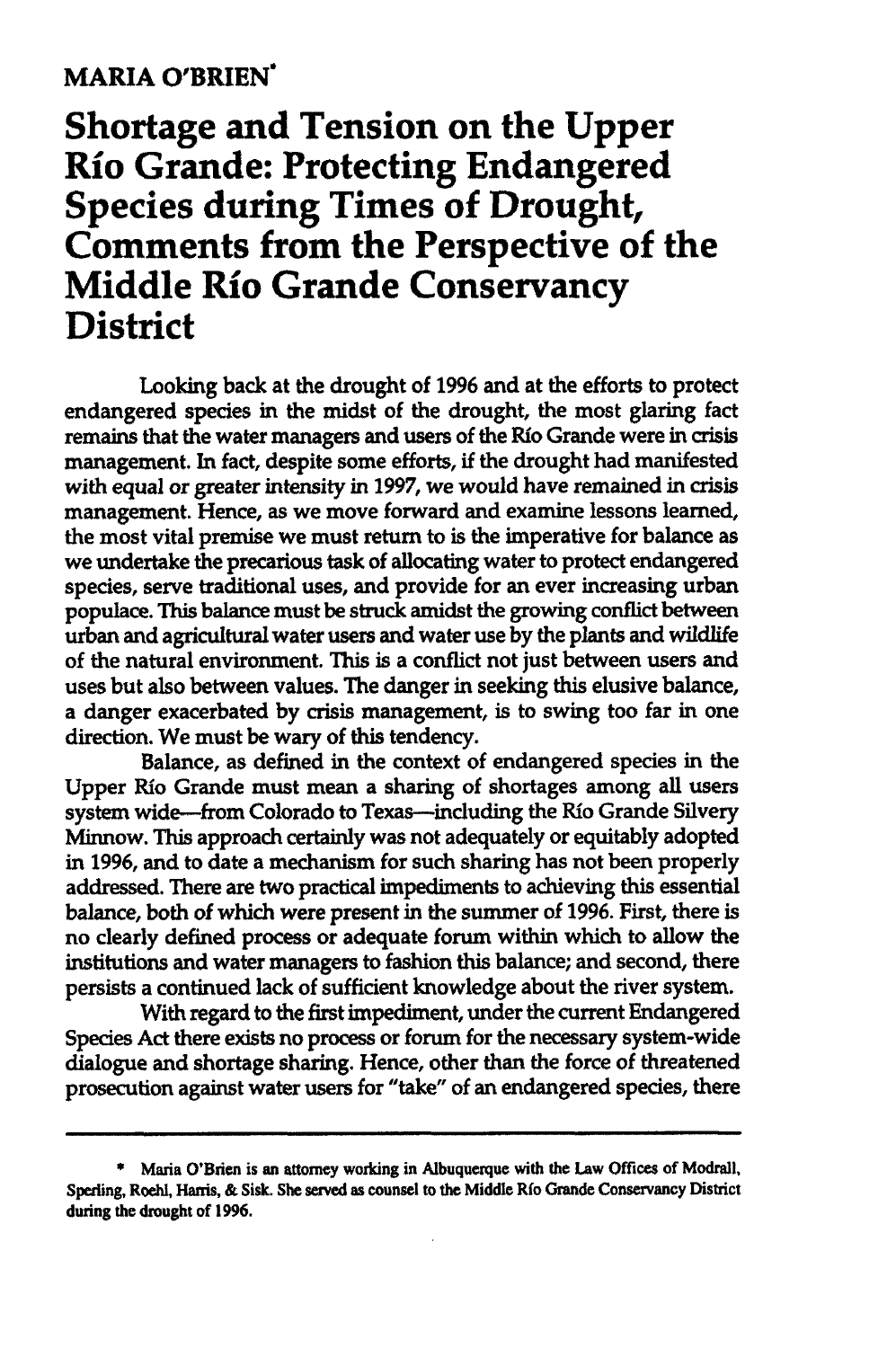is no process or forum to address the respective obligations of federal, state, and private water users vis-A-vis protection of an endangered species. Much, if not all, of the fault for this flaw lies with the Endangered Species Act itself. As currently drafted, the Act addresses a single species at a time and waits until that species is in crisis to attempt its protection. Moreover, the Act is not based on local planning or water management and does not currently take such vital issues into account. Rather, the Act encourages ad hoc decision making at the federal level, often after it is too late. In essence, the Act itself is premised on crisis management from the top down.

With regard to our lack of knowledge of the Rio Grande system, we are lacking knowledge in two crucial arenas: **(1)** river transmission losses, and (2) the biological needs of the Rio Grande Silvery Minnow in terms of flow regime. Before the water managers and users can hope to effectively protect the minnow, or any other river species, resources must be dedicated to ensuring that we determine the answers to these critical questions. With this as a context, it is important to ascertain what could have been done differently in **1996,** and what could be done in the future.

As the spring of **1996** approached, it became clear to all water managers that a drought was inevitable, yet there were little or no collective water management efforts. In retrospect there was an appalling lack of discussion and communication regarding the views of the various managers and institutions, including the United States Fish and Wildlife Service, as to what the respective responsibilities or obligations of the players were to the river, to the fish, and to their constituents. The very crucial question-if there were to be a drought, how much water would the minnow need and where would such water come from?---was neither adequately asked nor answered.

There was some discussion in the fall of **1995** regarding the timing of releases from Abiquiu Reservoir. However, as a result of perceived **Rio** Grande Compact constraints, these releases were not optimally used to provide water for the minnow. Flood flows were timed for release to be fully evacuated just at the commencement of the irrigation season for the Middle Rio Grande Conservancy District (Conservancy). When the flood flows from Abiquiu ceased, the Conservancy continued to provide irrigation water to its farmers pursuant to its state water permits, as it has done for over sixty years. As the river does in every dry year, the river ran dry below one of the Conservancy's diversion structures. The water was being put to beneficial use for agriculture, but because the Conservancy was, practically speaking, the last man on the ditch, the United States Fish and Wildlife Service turned its full attention and the force of the Endangered Species Act against the Conservancy. This was done despite the fact that upstream reservoirs, both Heron and Abiquiu, sat **full** of federal water available for water skiers but not for minnows in the middle valley. The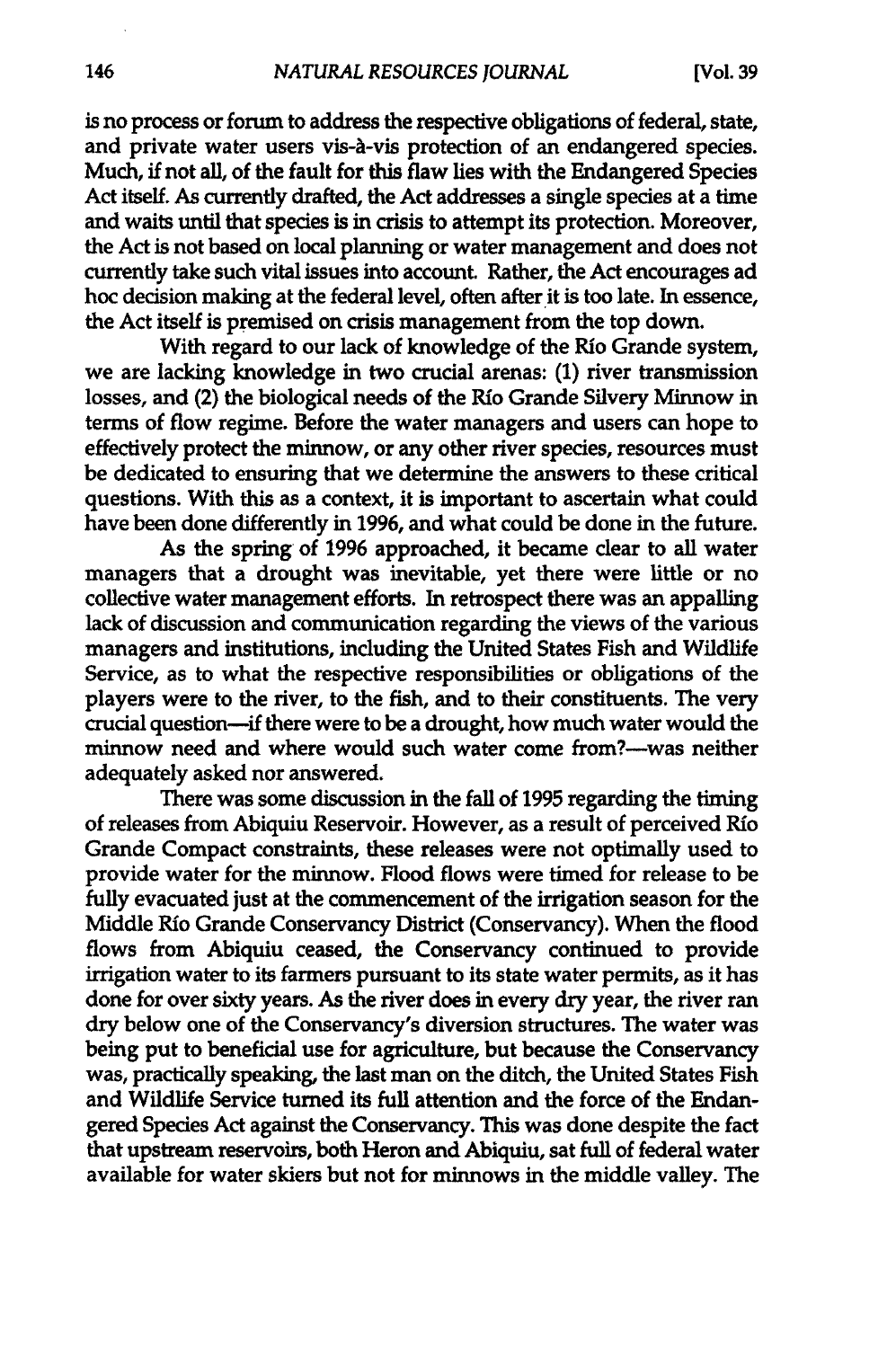Conservancy, as only one of many water users on hundreds of miles of river, was left holding the bag.

The Conservancy's response was unequivocal-it would do its part to protect the minnow and abide **by** the Endangered Species Act, but it alone could not and would not be responsible for providing all the water for the minnow to the detriment of its farmers. Rather, there must be a sharing of shortages system-wide. First and foremost, however, the protection of the minnow is a federal responsibility and the Act mandates that federal agencies protect and conserve such species. Hence, to the extent that there was federally owned or controlled water in the system which was not otherwise being put to beneficial use, this water must be utilized to protect the minnow first, prior to using water held under state permits that was being put to beneficial use.

In the summer of **1996,** after a rocky start and threats of civil and even criminal prosecution against the Conservancy, the water managers hobbled through the drought. Ultimately, over **50,000** acre-feet of water were provided for the minnow. This water came from a variety of sources, including federal contract water and Conservancy water. In **1997,** a "wet" year in what may well be a continuing drought, approximately 20,000 acrefeet were provided to the minnow.

Given the problems and reactions in **1996,** what remains to be accomplished? There must be a more concerted effort toward the elusive balance **if** endangered species are to be protected, as well as a continued support of existing agricultural uses and an ever-increasing municipal demand. The pendulum must not be allowed to swing too far in the direction of environmental protection without evaluating the impacts on other aspects of our culture and heritage, namely the agricultural community. To this end, there must be a reconciliation of seemingly opposing views of municipal use versus agricultural use versus environmental use.

Steps to be taken could include the following:

- **1.** Federal agencies must step up to the plate and take **full** responsibility for protection of the minnow. This protection must include the use of federal water in the system and may necessitate reauthorization of upstream reservoirs to ensure that the water stored there can be released as necessary for the minnow.
- 2. There must be a more equitable sharing of shortages both on the system and between users. Municipal groundwater pumpers, whose effects of water use on the river are delayed, must contribute equitably to protection of the minnow with farmers who utilize surface water. Similarly, the minnow itself must share in shortages in dry years. **A** paradigm for shortage sharing needs to be established before the fact of a drought actually hits the river system and its users.